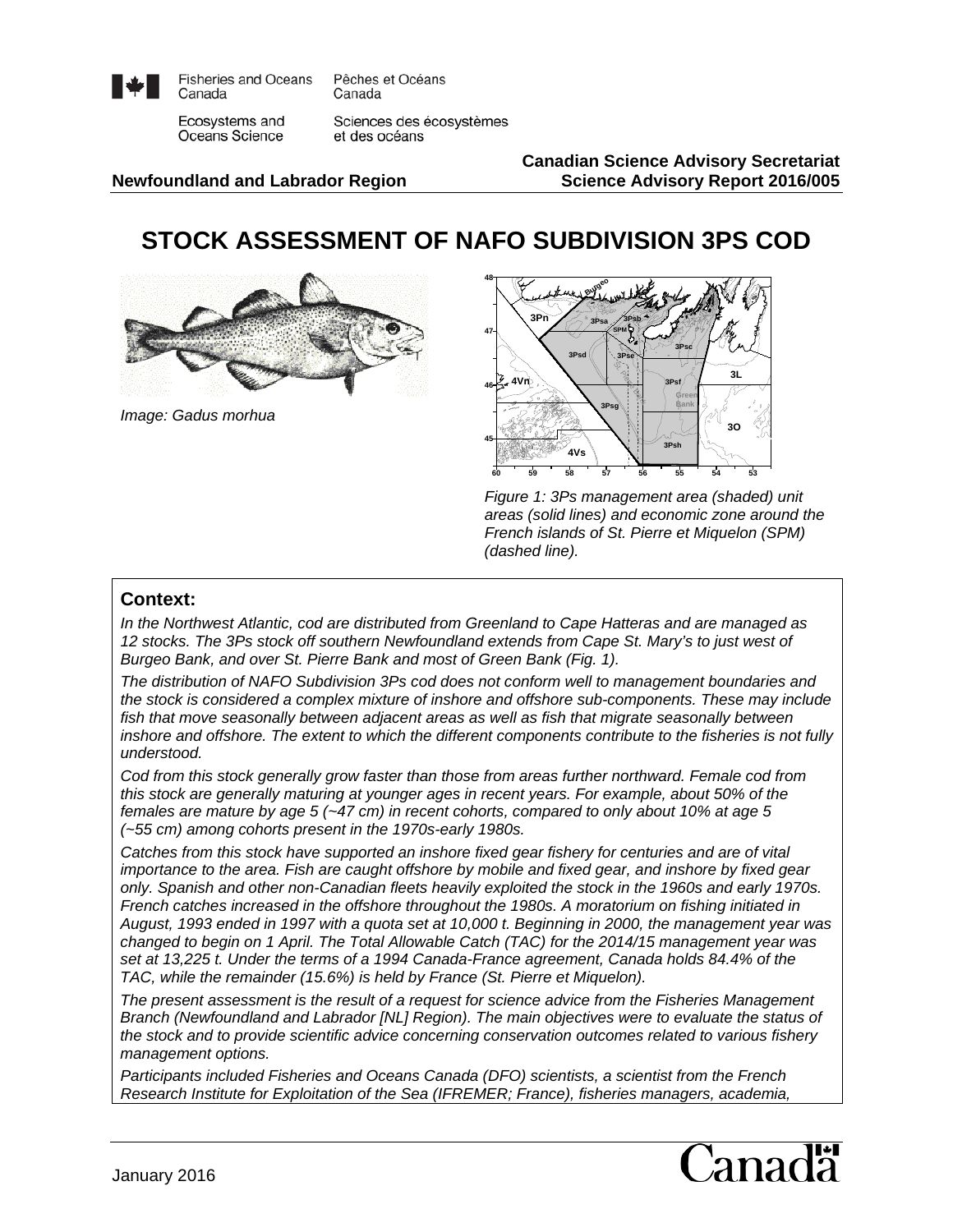*fishing industry representatives from Canada, and representatives from the province of NL and a non-government organization.*

*This Science Advisory Report is from the October 20-22, 2015 3Ps Cod Stock Assessment. Additional publications from this meeting will be posted on the [Fisheries and Oceans Canada \(DFO\) Science](http://www.isdm-gdsi.gc.ca/csas-sccs/applications/events-evenements/index-eng.asp)  [Advisory Schedule](http://www.isdm-gdsi.gc.ca/csas-sccs/applications/events-evenements/index-eng.asp) as they become available.*

# **SUMMARY**

- The DFO Research Vessel (RV) survey covers most of the stock area and is designed to provide an index of stock size. Therefore, consistent with recent assessments, a cohort model (SURBA) based on this survey was used to infer overall stock trends.
- The stock is currently in the Cautious Zone as defined by the DFO Precautionary Approach (PA) Framework. The spawning stock biomass (SSB) has declined since 2012 and is currently estimated to be 41% above the limit reference point (LRP;  $B_{\text{Recovery}} = SSB_{1994}$ ). The probability of being below the LRP in 2015 is low (p=0.05). Concern is expressed that there are few older fish in the SSB.
- Recruitment has improved over the last decade with most cohorts at or above the timeseries (1983-2014) average. In particular, indications are that the 2011 and 2012 cohorts are strong.
- Estimated total mortality has generally been increasing since 1997 to near the time-series maximum. Over 2012-14, it averaged 0.65 (48% annual mortality), which is high especially considering that reported landings have been about half of the TACs over this time period.
- Projection of the stock to 2016 was conducted assuming mortality rates will be within  $\pm 20\%$ of current values (2012-14 average). Projected SSB increases in all cases (ranging from 23-46%) but remains within the Cautious Zone. These increases are driven by the relatively abundant 2011 year-class.
- Based on the Conservation Plan and Rebuilding Strategy adopted by Canada the calculated TAC for 2016/17 would be 13,043 t.
- Recent trends in mean size and weight-at-age, fish condition, and age-at-maturity are at or near their lowest observed levels, suggesting reduced productivity of this stock. This is consistent with broader ecosystem trends which also suggest decreased productivity.

# **INTRODUCTION**

# **History of the Fishery**

The stock was heavily exploited in the 1960s and early 1970s by non-Canadian fleets, mainly from Spain, with catches peaking at 87,000 t in 1961 (Fig. 2).

After the extension of jurisdiction in 1977, landings increased to peak at almost 59,000 t in 1987 due to increased landings by France. Landings then decreased sharply to a level of about 40,000 t during 1988-91 before decreasing further to 36,000 t in 1992.

A moratorium was imposed in August, 1993 after only 15,000 t had been landed. Although offshore landings fluctuated, the inshore fixed gear fishery reported landings around 20,000 t each year until the moratorium.

The fishery reopened in May, 1997 with a TAC of 10,000 t, and increased to 30,000 t by 1999. In 2000 the management year was changed to begin on 1 April. Total Allowable Catches and landings over the past decade are shown in Table 1 and are described in detail below. The TAC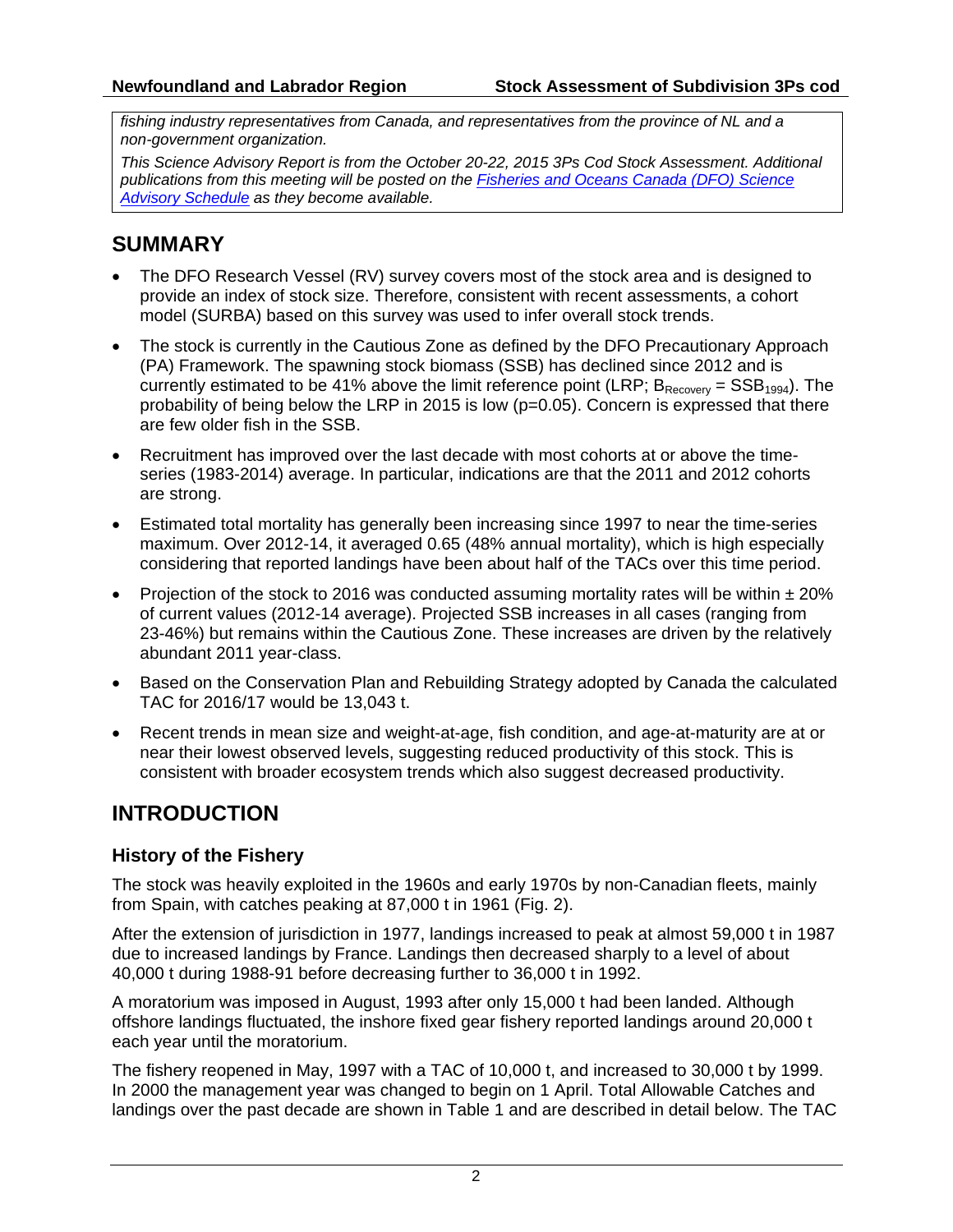was set at 11,500 t for five consecutive management years (2009/10-2013/14) before increasing to 13,225 t for the 2014/15 management year and 13,490 t for the 2015/16 management year.



*Figure 2: Reported annual landings and TACs (t) from 1959-2015. Values are based on calendar year from 1959-2000 and on management year (1 April-31 March) since then. Landings for 2015 (2015/16 season) are incomplete.*

## **Landings**

*Table 1: Landings by management year (thousand metric tons).*

| <b>Management</b><br>Year | 06-07 | 07-08 | 08-09 | $09-10$ | $10 - 11$ | $11 - 12$ | $12 - 13$ | $13 - 14$ <sup>1</sup> | $14 - 15^{1,2}$ | $15 - 16^{1,2}$ |
|---------------------------|-------|-------|-------|---------|-----------|-----------|-----------|------------------------|-----------------|-----------------|
| TAC <sup>3</sup>          | 13.0  | 13.0  | 13.0  | 11.5    | 11.5      | 11.5      | 11.5      | 11.5                   | 13.225          | 13.49           |
| Canadaʿ                   | 11.3  | 10.8  | 10.6  | 7.5     | 6.6       | 5.2       | 4.0       | 4.6                    | 5.6             | 1.5             |
| France                    | 1.9   | 2.0   | 2.0   | 1.5     | 1.3       | 1.1       | 0.8       | 1.4                    | ، 6،            | 0.1             |
| Totals                    | 13.2  | 12.8  | 12.6  | 9.0     | 7.8       | 6.3       | 4.8       | 6.0                    | ے ،             | 1.5             |

 $^1$  Provisional.<br><sup>2</sup> Approximate landings to October 1, 2015.

2 Approximate landings to October 1, 2015. 3 TAC is shared between Canada (84.4%) and France (St. Pierre et Miquelon; 15.6%). 4 Canadian estimates after 2006/07 do not include recreational fisheries.

Reported combined landings by Canada and France have been substantially below the TAC since the 2009/10 season. During the 2014/15 season, approximately half (54%) of the 13,225 t TAC was landed. Prior to 2009/10, the TAC had been almost fully subscribed with the exception of the initial four years of TAC regulation. Industry participants have indicated multiple reasons contributing to the recent reduction in landings, including economic factors and reduced cod availability. Of the 7,166 t landed during the 2014/15 season, 5,613 t was taken by Canada (including 13 t from sentinel surveys), and 1,553 t was landed by France.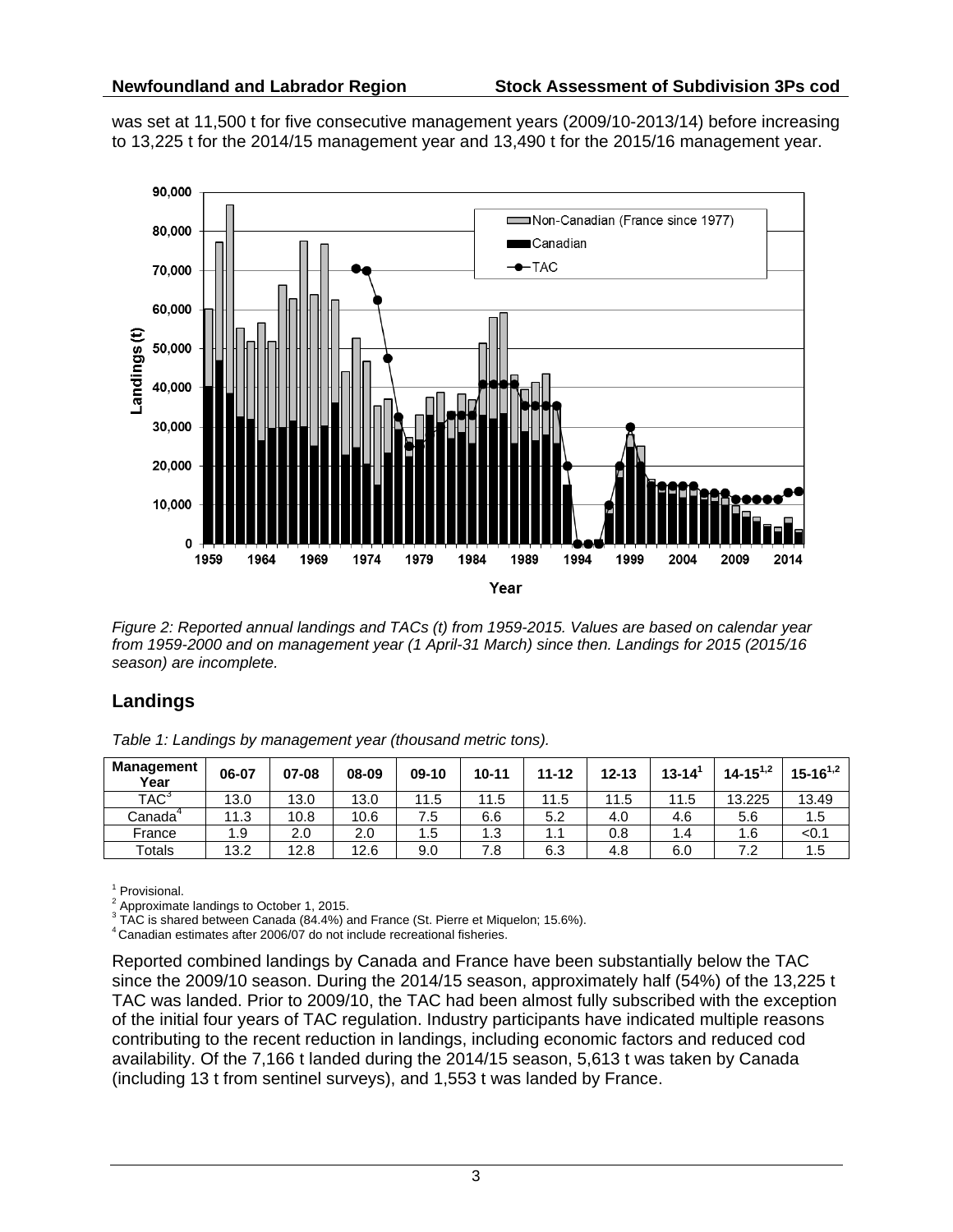Provisional data (as of October 1, 2015) indicate landings during the ongoing 2015/16 management year were 1,554 t, 48 t of which was landed by France. Although incomplete, these landings to date are relatively low, and suggest that much of the 2015/16 TAC of 13,490 t will likely not be caught.

The level of total removals is uncertain. It is likely that historical landings have been biased both upwards (e.g. due to misreporting of catch by area and/or species) and downwards (e.g. due to discarding). In addition, commercial catch accounting procedures pre- and post-moratorium are radically different, with current measures likely to provide improved estimates of removals. Estimates of recreational fishery landings have not been available since 2006. In assessing stock status, it would be useful to better understand the accuracy of total removals, especially in the post-moratorium period. Given the uncertainty in the reliability of removal estimates during some periods, they are not used in the current analytical assessment.

During the 2014/15 season, approximately two-thirds of the total landings were taken by fixed gears (dominated by gillnet) with the remainder taken by the otter trawl fleet.

# **Species Biology**

**Stock structure** and **migration patterns** of 3Ps cod are complex. Cod in 3Ps mix with adjacent stocks at the margins of the stock boundary. Some offshore components of the stock migrate seasonally to inshore areas, and there are inshore components that are shoreward of the spring DFO RV trawl survey area. These features add uncertainty to the assessment of stock status. However, since the moratorium, new information has been obtained from various sources, including tagging, acoustic telemetry, and the sentinel fishery. This information has provided a basis for several new measures to be put in place to reduce the potential impact of these factors (i.e., stock structure and migration patterns) on the assessment. Survey timing has been delayed until April (beginning in 1993) and winter area closures have been imposed to reduce the potential for migrant non-3Ps cod being included in surveys and commercial catches. The area surveyed during the spring DFO RV trawl survey has also been extended shoreward and by 1997 the total area covered increased by 12%. The spring DFO RV trawl survey covers most of the stock so survey trends broadly reflect stock trends.

**Spawning** is spatially widespread in 3Ps, occurring close to shore as well as on Burgeo Bank, St. Pierre Bank, and in the Halibut Channel. Timing of spawning is variable and extremely protracted, with spawning fish present from March until August in Placentia Bay. The day at which 50% of fish have completed spawning has been variable, ranging from late March to early June. Detailed examination of fish collected from Halibut Channel (southern portion of 3Ps) in March-early May in 2015 suggested that spawning in this area began in April/early May in 2015. It was also noted for these fish that females initially categorized as spent were in fact likely skipping spawning, a phenomenon that may have influenced previous estimates of spawning time.

**Maturation** in female cod was estimated by cohort. The proportion of female cod maturing at ages 4-6 has increased for all cohorts subsequent to the 1985 cohort. The reasons for the change toward earlier age at maturity are not fully understood but may have a genetic component that is partly a response to high levels of mortality including fishing. Males generally mature about one year younger than females but show a similar trend over time.

**Growth**, calculated from length at age in research trawl survey samples, has varied over time. For cod older than age 3 there was a general decline in length-at-age from the early 1980s to the mid-1990s. For most ages there was an increase in length-at-age from the mid-1990s through the mid-2000s, followed by a period of lower length-at-age in recent years. Length at age during 2013-15 was among the lowest in the time series.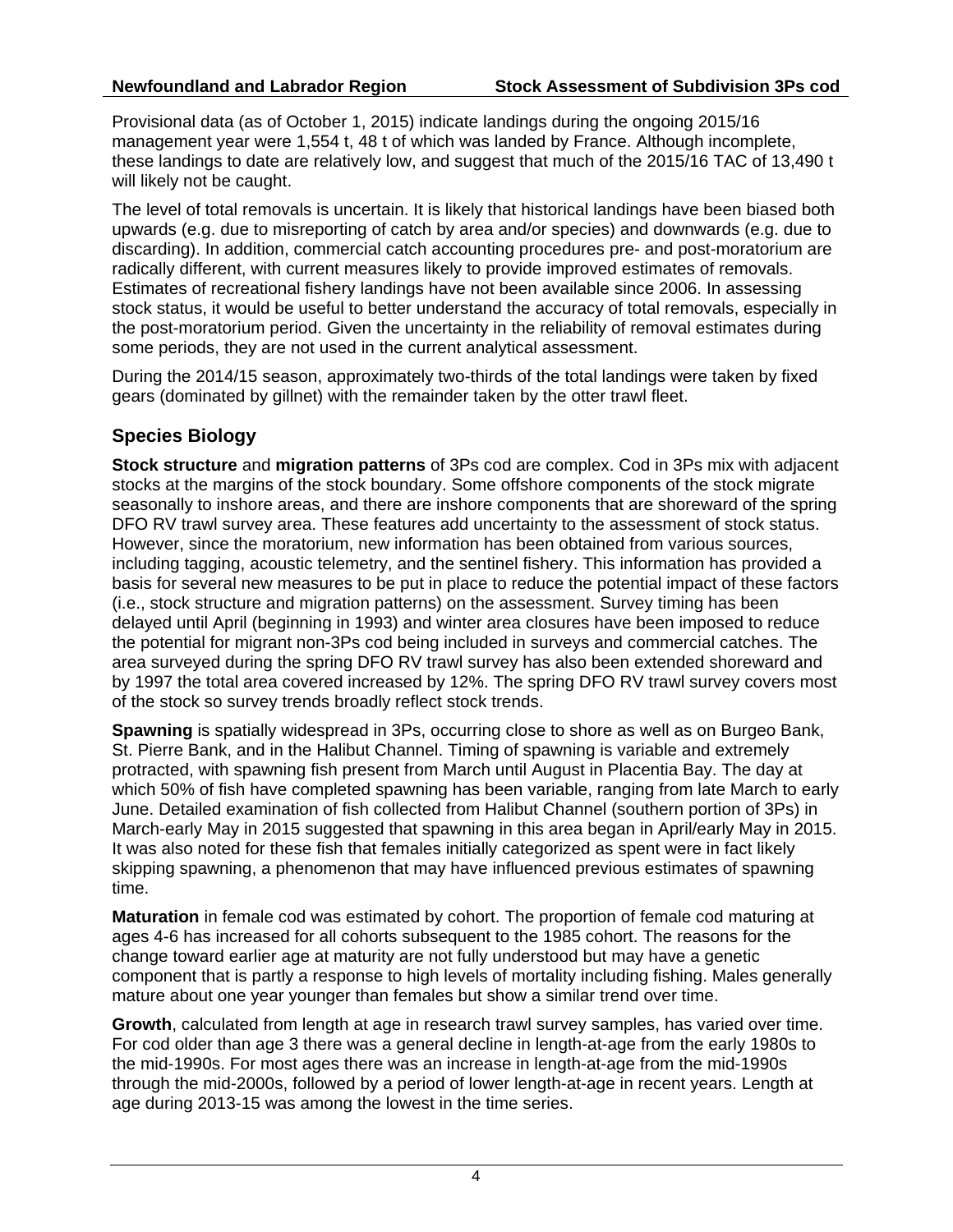Comparison of post-1992 **condition** with that observed during 1985-92 is difficult because survey timing has changed. Condition varies seasonally and tends to decline during winter and early spring. There were signs of improved fish condition during 2008-13, but both gutted and liver condition have generally remained lower than that observed from the late 1990s to the mid-2000s. Condition values for 2014 and 2015 were among the lowest in the time series. Similarly, estimates of condition from sentinel sampling in recent years are below the time-series average.

# **ASSESSMENT**

## **Resource Status**

#### **Sources of Information**

A cohort model (SURBA) based on abundance indices from Canadian RV trawl surveys (1972-2015) is used to infer overall stock trends (Cadigan 2010). Additional sources of information are presented (see "Other Data Sources" below), but the current assessment model uses only the RV survey data because it is collected with a standardized design over most of the stock area and is thought to reflect overall trends in the stock.

#### **Research Vessel Surveys**

Canadian DFO RV bottom **trawl surveys** have been conducted in NAFO Subdivision 3Ps since 1972, however, surveys from 1972-82 had poor coverage. The surveyed area was increased by 12% by the addition of strata closer to shore in 1994 and 1997. The DFO RV survey was not completed in 2006.

Survey indices are presented for the expanded DFO survey area (inshore and offshore; denoted "All strata <300 ftm" in Figs. 3 and 4) as well as for the offshore strata ("Offshore <300 ftm" in figures). The DFO RV survey covers most of the stock distribution, and survey trends are considered to broadly reflect stock trends. Any near-shore aggregations in April would not be measured by the DFO RV survey. The majority of the area shoreward of the DFO RV survey lies within inner and western Placentia Bay. There is no recent evidence that a large fraction of the stock is shoreward of the DFO RV survey in April.

The **biomass index** from the offshore strata is variable but exhibits a downward trend from the mid-1980s to the early 1990s (Fig. 3). Values for most of the post-moratorium period up to 2004 were higher than those of the early 1990s, but not as high as those of the 1980s. Biomass estimates in recent years have generally been low, with six of the last nine years being below the 1997-2015 average. Survey catches in 2015 were highest in the Halibut Channel, except for one unusually high survey catch on Burgeo Bank. Survey biomass from the expanded index ("All Strata <300 ftm") shows similar trends to the offshore-only index.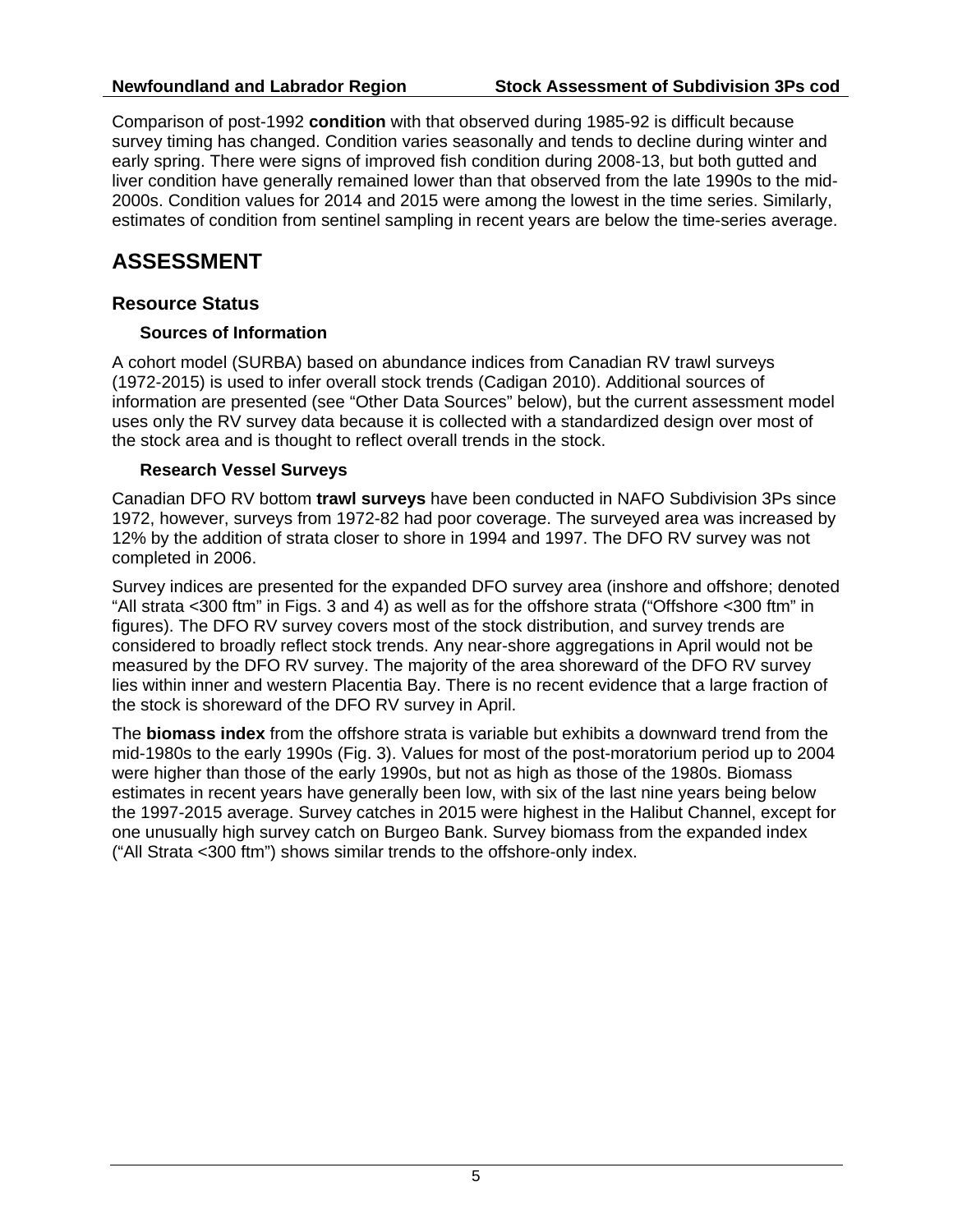

*Figure 3: Research vessel survey biomass indices (t) (error bars are ± one standard deviation for combined survey index–dashed line is the time series average of the combined survey index).*

The offshore DFO RV abundance index is at times variable, but values during the 1990s were generally lower than those from the 1980s (Fig. 4). Abundance was low during the 2000s but has increased somewhat in recent years with six of the last seven years being at or above average. In particular, the 2013 estimate was very high but characterized by a high degree of uncertainty.



*Figure 4: Research vessel survey abundance indices (error bars are ± one standard deviation for combined survey – dashed line is average of combined survey index).*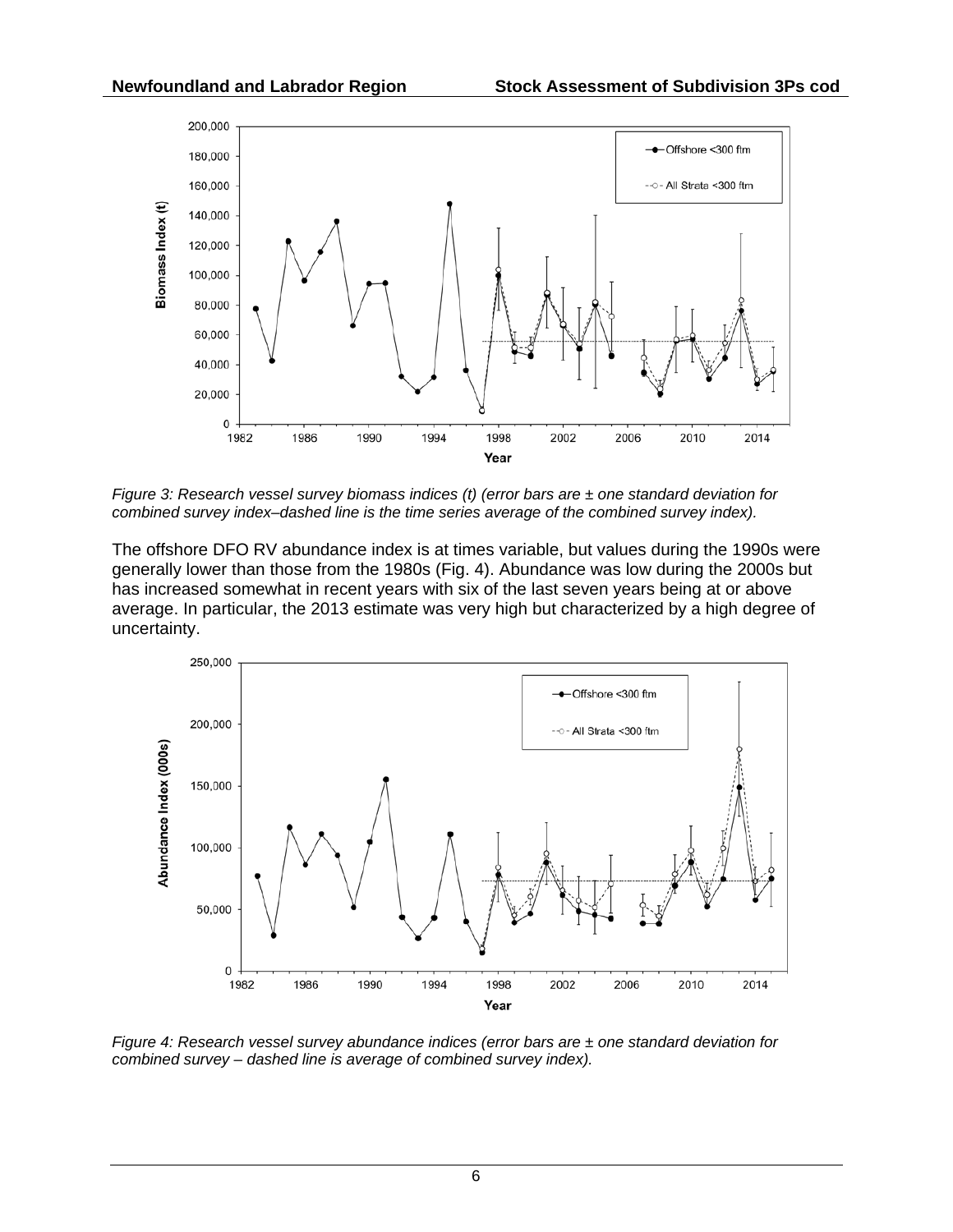## **Age Composition**

Catches during the 2015 RV survey consisted mainly of cod aged 2-4 (80% of abundance index). Indications are that the 2011 (age 4 in 2015) and 2012 (age 3 in 2015) year classes are strong. The degree to which these two year-classes will contribute to future fisheries is as yet uncertain.

#### **Cohort Analysis Reference Points**

The LRP for this stock is  $B_{\text{Recovery}}$ , the lowest observed SSB from which there has been a sustained recovery. The 1994 value of SSB has been identified as the LRP. The Upper Stock Reference (USR) has been defined as two times the LRP (see Management Considerations section). Removal reference points have not been identified for this stock.

## **Spawning Biomass**

Cohort analyses of the RV data indicated that SSB declined by 58% over 2004-09 (Fig. 5). Median SSB was estimated to be below the LRP in 2009. SSB increased considerably over 2009-12 but has since declined. The 2014 and 2015 estimates are approximately 1.4 times higher than the LRP. The probability of being below the LRP in 2015 is low (~0.05). As a result of improved recruitment and recent increases in the proportion mature-at-age, 82% of the 2015 SSB is comprised of fish of ages 4-7. The reliance on young spawners may be a concern given that younger fish produce fewer and smaller eggs/larvae that may have reduced survival. Young fish also spawn over a narrower time frame which decreases the probability of overlap between larval emergence and peak plankton abundance and can result in reduced survival.



*Figure 5: Cohort analysis estimates of SSB, relative to the 1994 value (median estimate with 95% confidence interval). A thin horizontal dashed line at one (reference level) represents the SSB Limit Reference Point and a thick horizontal dashed line at two represents the Upper Stock Reference (i.e., 2 x LRP). Text label indicates the current SSB relative to the LRP.*

## **Mortality Rates**

Total mortality rates reflect mortality due to all causes, including fishing. Estimated total mortality from a cohort model (Fig. 6) for ages 5-10 has generally been increasing since 1997 and current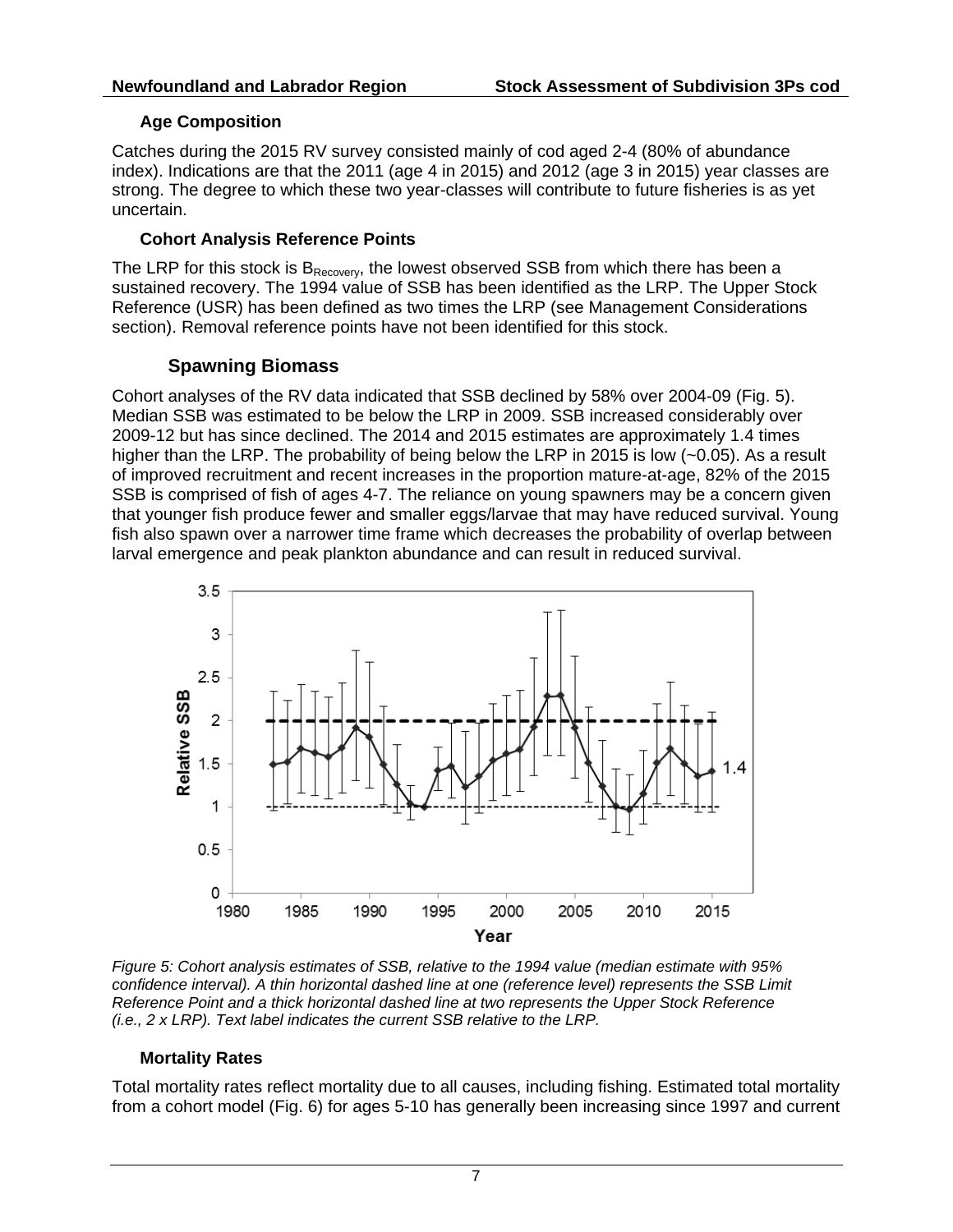estimates are near the time series maximum. The average estimated mortality over the last three years (2012-14) is 0.65 (48% annual mortality), which is high especially considering that reported landings have been about half the TAC over this time period. The total mortality values are weighted by population number at each of ages 5-10.

This analysis assumes that age 4 and older fish are equally selected (flat-topped) by the RV survey. Alternate assumptions for the relative catchability (domed) of cod ages 4 + were explored in a previous assessment and gave similar trends (DFO 2009). Flat-topped selectivity is commonly assumed unless there is evidence otherwise.



*Figure 6: Cohort analysis estimates of population weighted average annual mortality (ages 5-10). Text label indicates the estimated total mortality for 2014.*

## **Recruitment**

Recruitment (Fig. 7) has improved over the last decade with most cohorts at or above the time series (1983-2014) average. Indications are that the 2011 and 2012 cohorts are strong. However, it should be noted that the uncertainty around the estimates for these recent cohorts is quite high and the estimates may be revised as additional data are collected.

## **Retrospective Pattern**

The assessment of 3Ps cod has been subject to retrospective revisions of estimates from previous years with the addition of a new year's survey data. For example, in the 2013 assessment the SSB demonstrated a steadily increasing trend from 2009-13 with the 2013 estimate being twice the level of the LRP. In the 2014 assessment, however, SSB leveled off after 2012, with the 2013 estimate being 1.6 times the level of the LRP. In the 2015 assessment, the 2013 SSB estimate has been further downgraded to 1.5 times the level of the LRP. Likewise, the previous assessment estimated the 2014 SSB to be 1.6 times the level of the LRP, whereas this has been adjusted to approximately 1.4 times the LRP in the current assessment. Retrospective revisions are not uncommon in cohort models, which use annual information to predict the abundance of multiple cohorts. The relatively large revision to the SSB estimates occurred because the 2014 and 2015 survey estimates have decreased considerably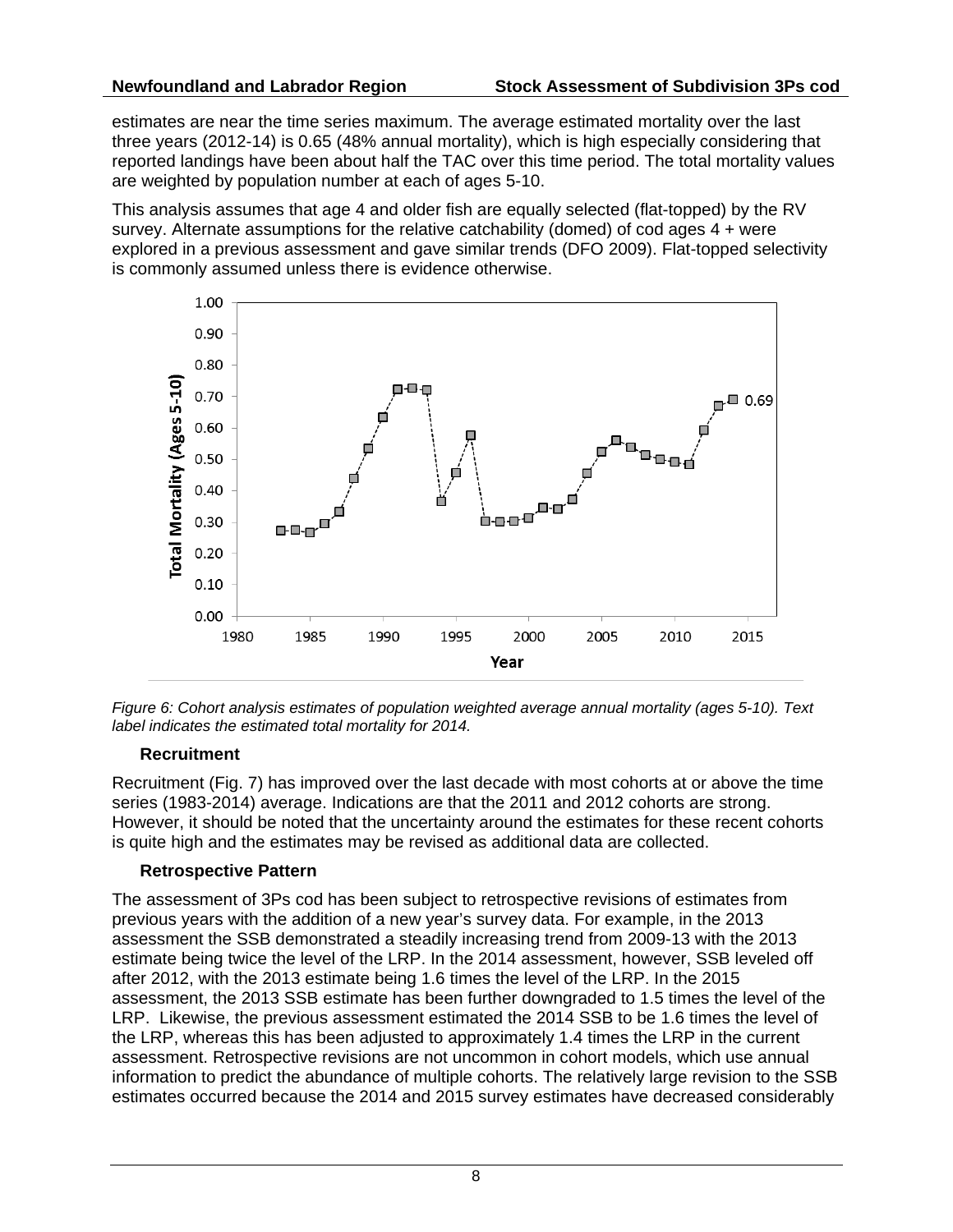from the large (and unexpected) values of the 2013 survey. Several recent year-classes were revised downwards, with the greatest revision to the 2011 year-class.



*Figure 7: Estimated relative year-class strength from cohort model (median estimate with 95% confidence intervals). The dashed horizontal line is the time-series median.*

## **Projection**

Projection of the stock to 2016 was conducted assuming mortality rates will be within  $\pm$  20% of current values (2012-14 average). Projection scenarios indicate that the 2016 SSB will increase from the 2015 estimate, with median 2016 relative SSB projections ranging from 1.7 to 2.1. In each of the scenarios, the probability of being below the LRP in 2016 is low  $($ the strong 2011 year class will be 5 years old and under all projection scenarios examined will constitute at least 50% of the 2016 SSB, indicating an extremely high reliance of the population on very young spawners.

# **TAC Calculation**

The Conservation Plan and Rebuilding Strategy adopted by Canada to guide management decisions includes Harvest Control Rules for calculating the TAC based on recent stock trends and current stock status. The TAC for the coming year is calculated by adjusting the current year TAC (2015/16=13,490 t) by some percentage change based on the trend in SSB.

When the SSB is within the Cautious Zone of DFO's Precautionary Approach Framework (as is currently the case for 3Ps cod) the rules are: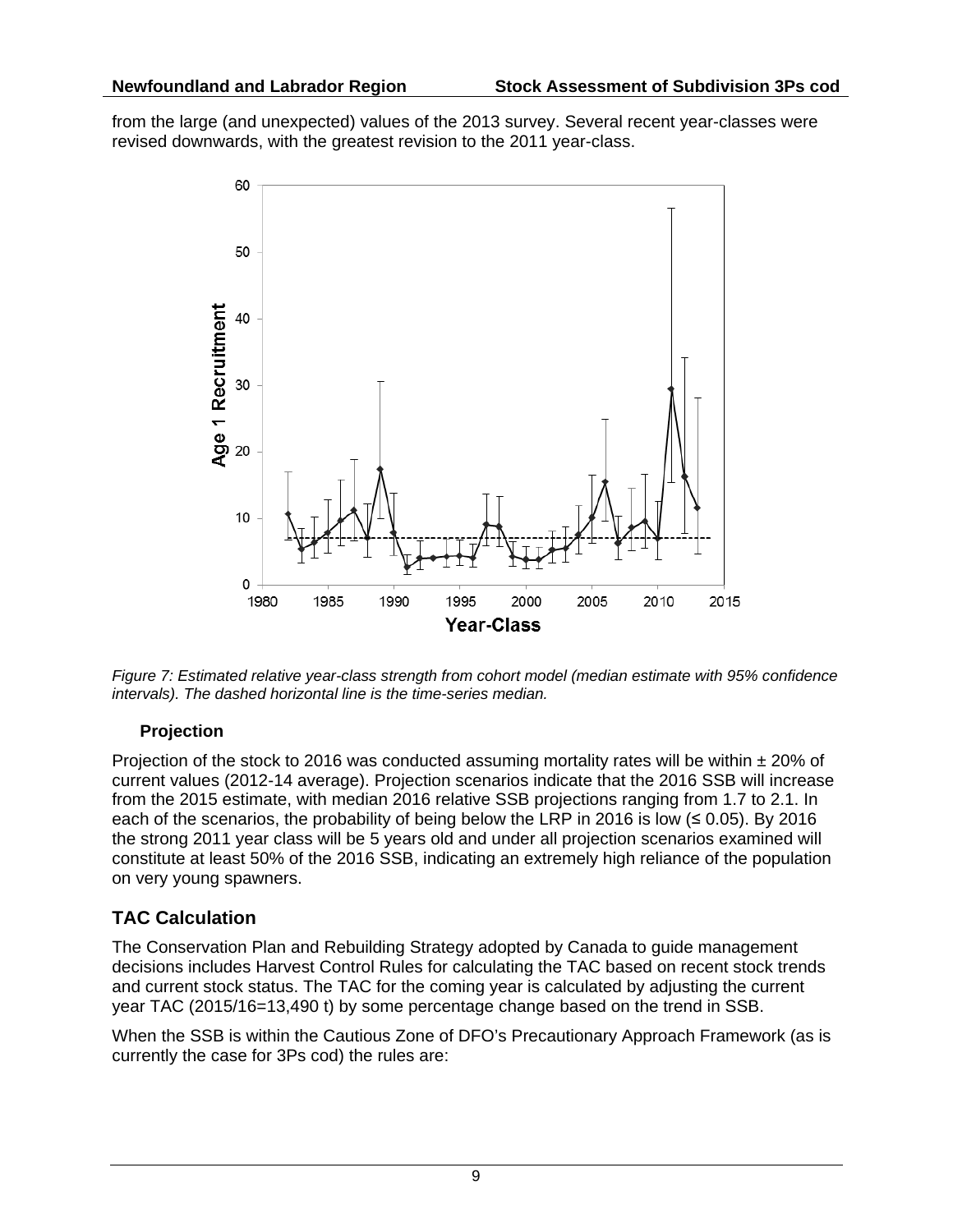- No increase in the TAC will be considered above the 2011-12 level of 11,500 t until the SSB is at least 150% of  $B_{lim}$  and the recruitment index is at least 75% of the mean of the time series.
- TAC increases will not exceed the lesser of 85% of the percentage increase from the most recent 3-year average SSB, or 15%, unless the recruitment index is less than 75% of the mean of the time series, in which case the increase would be reduced by 1/2 of what it otherwise would have been.
- TAC decreases will not be less than 115% of the percentage decrease from the most recent 3-year average SSB, unless the recruitment index is at least 125% of the mean of the time series, in which case the decrease would be reduced by 1/2 of what it otherwise would have been.

Based on these rules, the calculated TAC for 2016/17 is 13,043 t. Note that these Harvest Control Rules have not been fully evaluated by DFO Science.

# **Other Data Sources**

Other sources of information were considered in the assessment to provide perspectives on stock status in addition to the DFO survey indices. These sources of information include data from the Sentinel survey (1995-2014), science logbooks for vessels less than 35 feet (1997-2014) and logbooks for vessels greater than 35 feet (1998-2014). Results of a telephone survey of inshore Canadian fish harvesters and exploitation (harvest) rates estimated from tagging experiments in Placentia Bay (and more recently Fortune Bay) were also available. Any differences in trends between these other data sources and the DFO survey are difficult to reconcile but attributed to differences in survey/project design, seasonal changes in stock distribution, differing selectivity of various gear types, or the degree to which the various data sources track only certain subareas/ components versus the entire distribution of the stock.

## **Sentinel survey**

Fixed gear sentinel surveys have been conducted at sites along the south coast of Newfoundland from St. Bride's to Burgeo from 1995 through 2015. Gillnet results come mostly from sites in Placentia Bay whereas line-trawl results come mostly from sites west of the Burin Peninsula. The sentinel survey for 2015 is still ongoing; hence, the data for 2015 are incomplete and were not included in the modeling reported below.

The sentinel survey data were standardized to remove site and seasonal effects to produce annual indices of the total and age-specific catch rates (Fig. 8).

The standardized total annual catch rate for gillnets was highest from 1995-97, but progressively lower in 1998 and 1999, and remained quite low from 2000 to 2014 (Fig. 8, upper panel). The line-trawl catch rates were high in 1995 with a steady decline to 1999, but were subsequently fairly constant through 2009 (Fig. 8, lower panel). More recent (2013, 2014) values are the lowest in the time-series.

The standardized age-specific catch rates for sentinel gillnets and line-trawls show similar trends with the relatively strong 1989 and 1990 year-classes being replaced by subsequent weaker year-classes resulting in an overall decline in catch rates. Although the magnitude of the sentinel catch rates has been generally constant for more than a decade, the 1997 and 1998 year-classes were consistently evident in both age disaggregated sentinel indices. In addition, the 2004 year-class appears to be well-represented only within line-trawl results. The relative strength of more recent year-classes in the sentinel results is less clear, but generally indicates that they are relatively weak. Comparison of sentinel catch rates and the RV index at times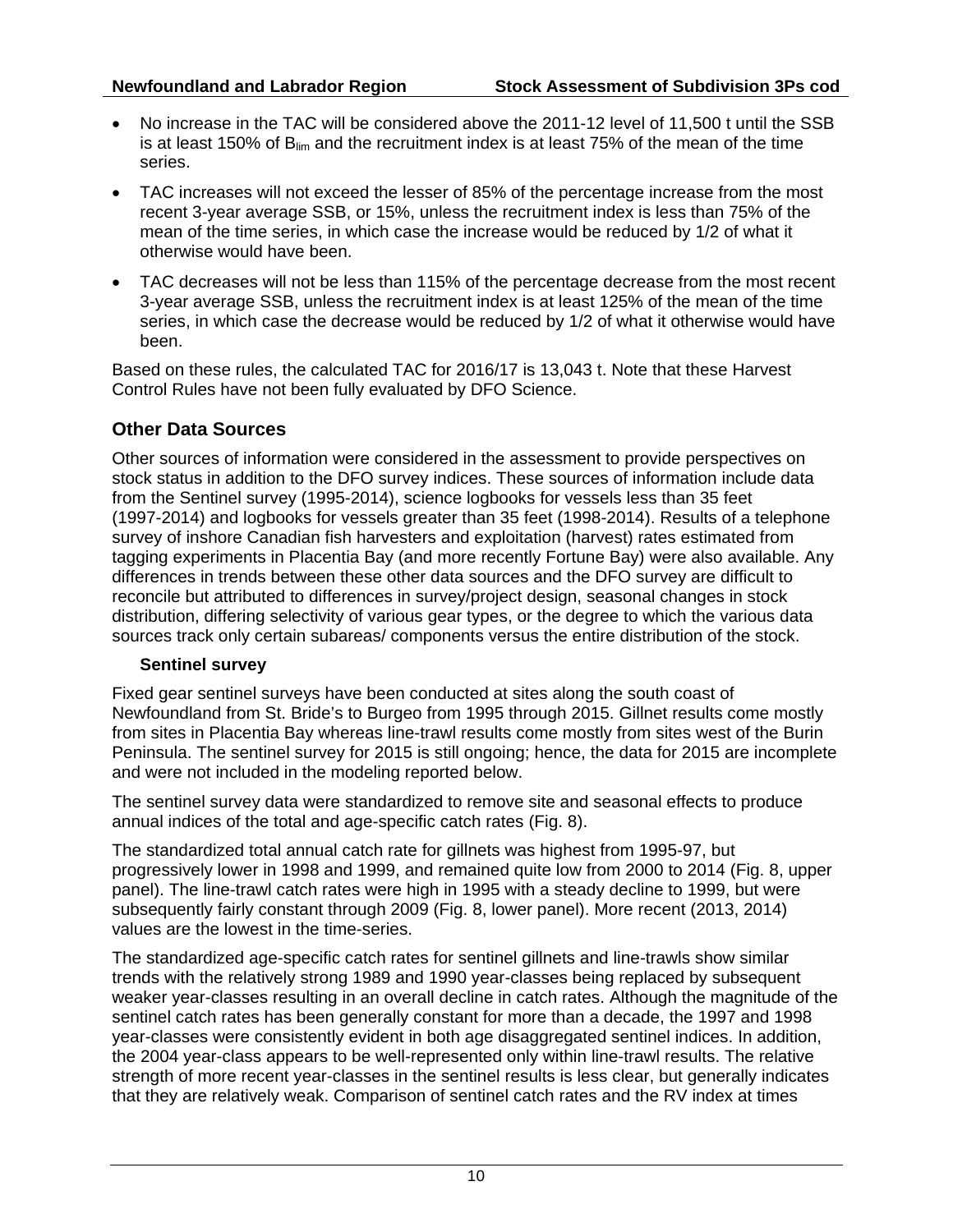show inconsistent age compositions; these differences are not fully understood. As an example, the 2006 year-class ranks above average in the RV survey, but does not appear particularly strong in either sentinel index even though fish in this year-class are now available to these gears. The 2011 and 2012 year classes, which appear strong in the survey, are not yet fully selected by either of the Sentinel gears.



*Figure 8: Standardized sentinel catch rates for gillnets (upper panel) and line-trawls (lower panel). Error bars are 95% confidence intervals; dashed lines represent the time-series average.*

## **Logbooks**

There is considerable uncertainty in the interpretation of fishery catch rate data. These data may be more reflective of changes in fishery performance or the nature of the fishery than changes in population size.

#### *Logbooks for < 35' Vessels*

Standardized annual catch rates from science logbooks (< 35' sector) for Canadian vessels fishing gillnets show a declining trend over 1998-2000, and remained relatively stable below the time series average up to 2013 (Fig. 9, upper panel). Catch rate was slightly higher in 2014 and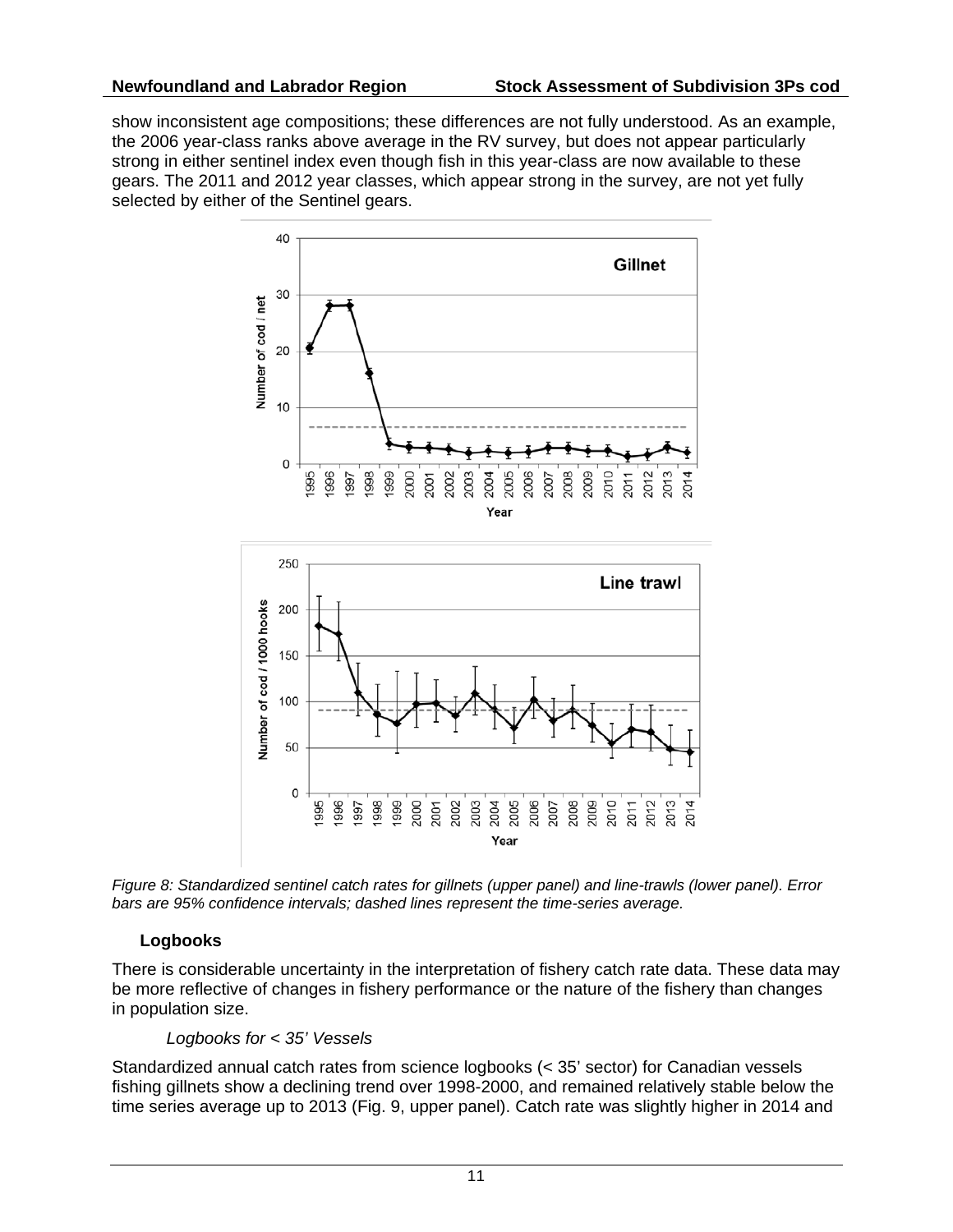above the time series average. Line-trawl catch rates show a much different pattern with a greater degree of variation (Fig. 9, lower panel). After peaking in 2006, line-trawl catch rates generally declined and have remained relatively stable since 2009. The 2014 estimate is slightly above the time-series average. The commercial catch rate index is based on weight of fish caught whereas the sentinel index is based on numbers.

The percentage of the catch from the < 35' sector that is accounted for in the standardized logbook indices declined from 70% in 1997 to a time series low of 22% in 2011, followed by a subsequent increase to 42% in 2014. This likely affects the quality, and comparability, of this index over time, such that it is unclear if the CPUE trends reflect the fishery as a whole.



*Figure 9: Standardized catch rates for gillnets and line-trawls from science logbooks for vessels < 35'. Error bars are 95% confidence intervals; dashed line is the time-series average.* 

## *Logbooks for > 35' Vessels*

The spatial distributions of both landings and unstandardized catch rates over 1998 to 2014 were determined using logbook data from the > 35' fleet. Data on landings and catch rates for otter trawls, gillnets and linetrawls were analyzed. For all three gears, there was substantial spatial concentration in landings and a reduction in the number of areas reporting high landings over the time-series. From 1998 to 2010, catch rates in otter trawls were consistently high in the Halibut Channel and they were also high in areas of St. Pierre Bank during most years. Otter trawl catch rates declined in the Halibut Channel from 2010 to 2013. During 2014, limited effort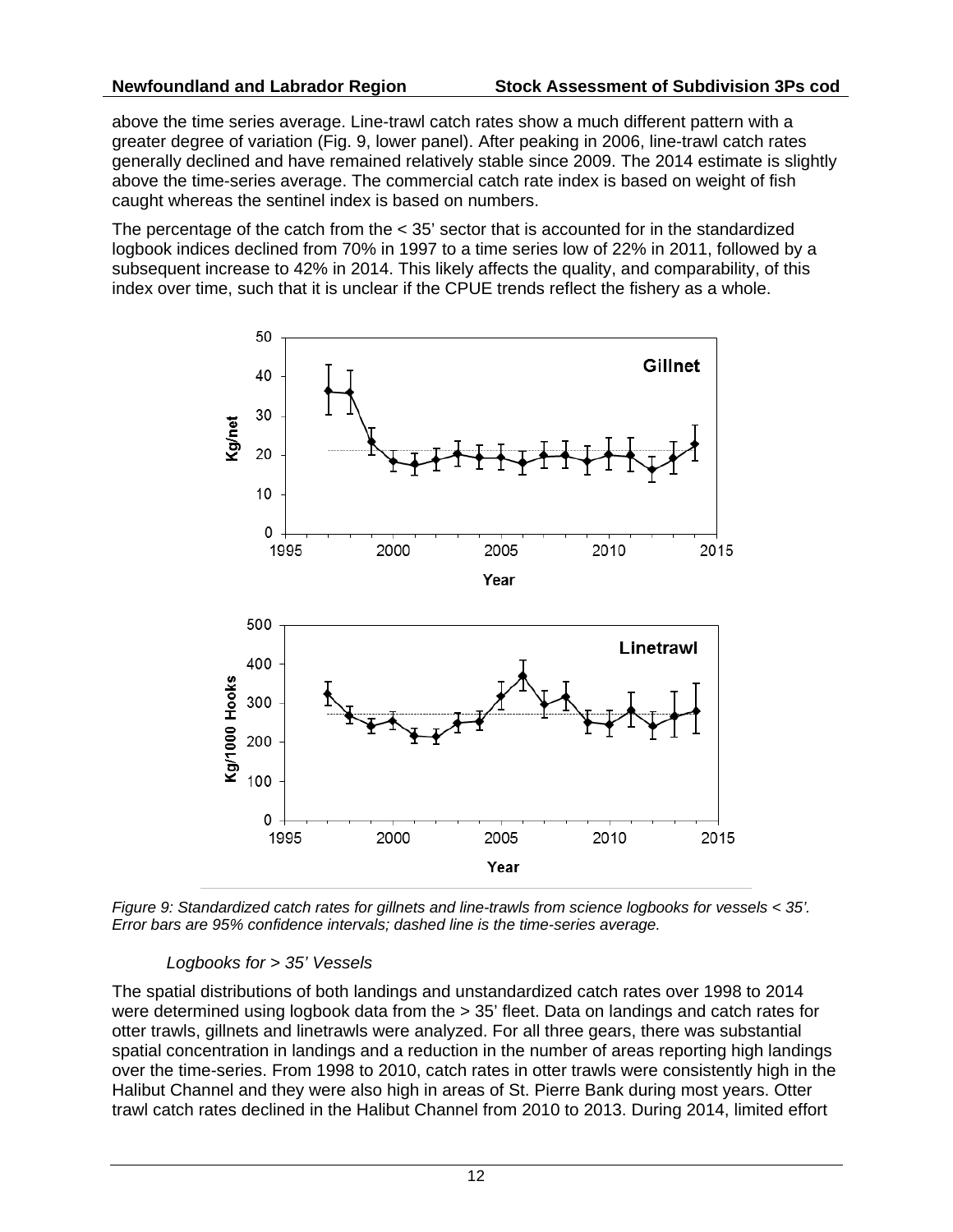was reported by otter trawlers on St. Pierre Bank and while there was increased effort in the Halibut Channel, only low or moderate catch rates were reported there. Catch rates in gillnets were highest in Placentia Bay and on St. Pierre Bank from 1998 to 2007, but since 2007 the highest catch rates were typically reported only on the bank. Spatial trends differed between gillnets and linetrawls. Catch rates by linetrawls were variable without trend at most locations except in the Halibut Channel where catch rates were typically among the highest reported (> 1.0 kg per hook) up to 2010, but only low to moderate catch rates were reported there during 2013 and 2014. How trends in catch rates relate to stock status is unknown, particularly considering the substantial declines in effort.

## **Tagging**

The geographical coverage of tagging since 2007 has been limited to inshore areas, which causes some uncertainty as to how results relate to the stock as a whole. The number of cod and areas where tagging was conducted was expanded from only 3Psc (Placentia Bay) to include 3Psb (Fortune Bay) in 2013 and 2014 and 3Psa in 2013. Although exploitation rates based on tagging of cod in these inshore areas may not be applicable to other areas, or to the stock as a whole, these inshore regions account for a significant portion  $($   $\sim$  50%) of the overall annual landings from the stock.

Exploitation rates for 2014 and updated estimates for 2013 were obtained. These incorporated annual estimates of tag reporting rates (~ 75% during 2013-2014) based on high-reward tagging. In 2013 and 2014, the harvest rates were generally similar (10-16%) among cod tagged in Placentia Bay or Fortune Bay; the only exception was among the larger cod (> 65 cm) tagged in Fortune Bay where harvest rates were higher (21%-25%). Harvest rates in 3Psa in 2014 were low (6%-8%) irrespective of cod size. The distribution of tag returns did not give any indication of significant exploitation of 3Ps cod in adjacent stock areas (3KL/3Pn-4R), although local movement of cod between 3Pn and western 3Psa, and between 3Ps and southern 3L, was evident.

# **Sources of Uncertainty**

The level of total removals is uncertain. It is likely that historical landings have been biased both upwards (e.g., due to misreporting of catch by area and/or species) and downwards (e.g., due to discarding). In addition, commercial catch accounting procedures pre- and post-moratorium are radically different, with current measures likely to provide improved estimates of removals. Estimates of recreational fishery landings have not been available since 2006. In assessing stock status, it would be useful to better understand the accuracy of total removals, especially in the post-moratorium period. Given these uncertainties and the variability in the reliability of removals estimates, they are not used in the current analytical assessment. Assessment models do exist that are capable of handling uncertainty in the catch estimates but some information would still be needed in order to place reasonable bounds on the landings.

There is uncertainty regarding the origins of fish found in 3Ps at various times of the year. Tagging and telemetry experiments show that there is mixing with adjacent stocks (southern L and 3Pn4RS) and this may vary over time. However, results indicate that exploitation of fish tagged within Placentia Bay has been predominantly within that area, even after several years at liberty.

The geographical coverage of tagging since 2007 is limited to inshore areas; during 2008-11 cod were only tagged in Placentia Bay (3Psc). More recently, tagging has been expanded to other inshore areas (3Psb in 2012-14, 3Psa in 2013). The lack of recent tagging in other areas adds uncertainty to the understanding of natural mortality rates, exploitation rates, stock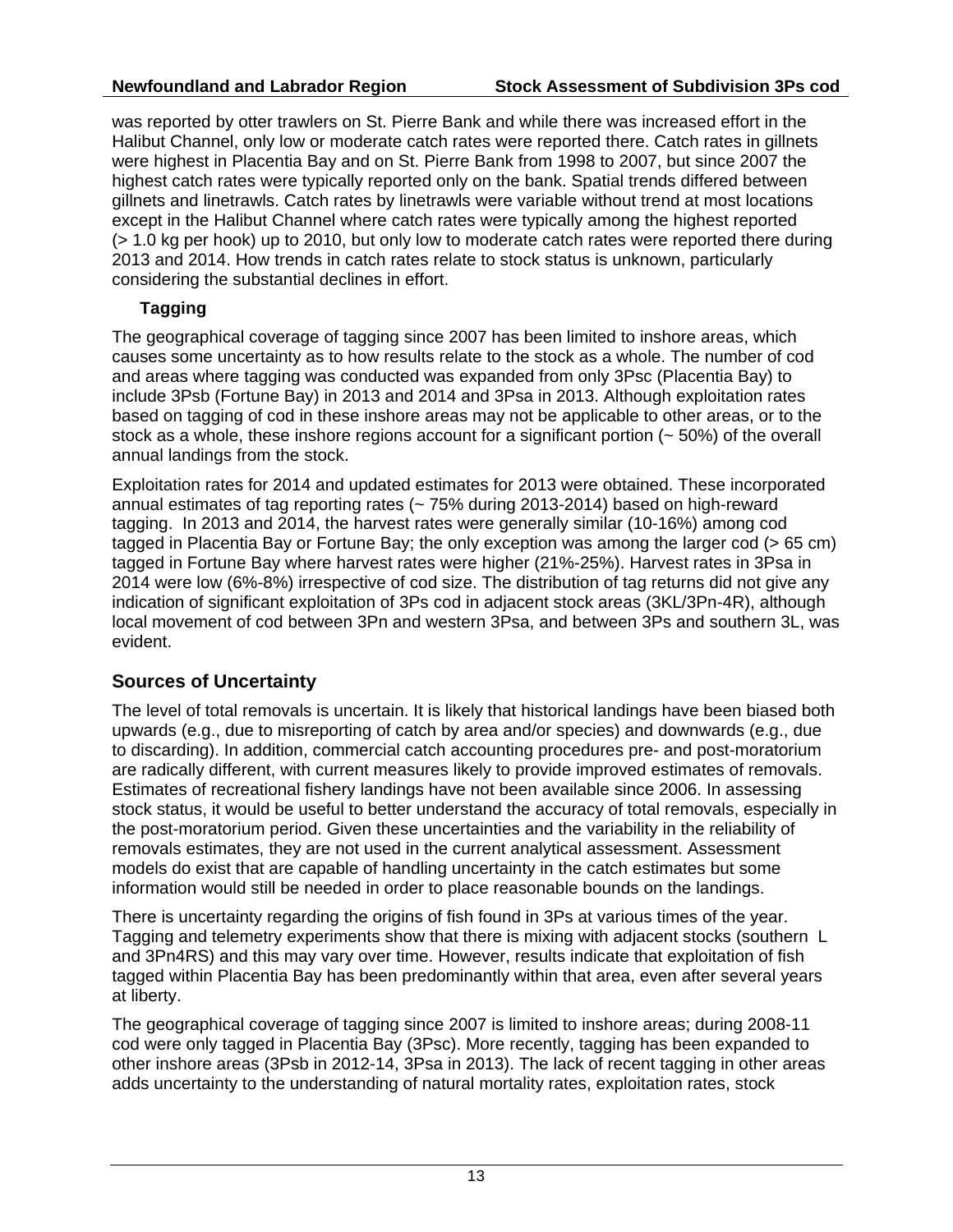structure, as well as movement patterns and how these influence survey and commercial catch rates in the recent period.

The relative efficiency of the survey trawl at capturing different age groups is uncertain. Differing patterns of catchability were explored in a recent assessment and yielded a similar outcome in terms of current status relative to the LRP. If the catchabilities differ from the assumed values, stock dynamics may differ from the results presented above.

Survey indices are at times influenced by "year-effects", an atypical survey result that can be caused by a number of factors (e.g., environmental conditions, movement, degree of aggregation, etc.) which may be unrelated to absolute stock size. There are strong indications that the 2013 survey may have been influenced by a year effect. In 2013, a large single catch of fish on Burgeo Bank resulted in > 50% of the overall biomass being located in this particular area and causing a large spike in the survey indices for that year. A similar phenomenon occurred in the 2015 survey with a single large set on Burgeo Bank accounting for 38% of the biomass index. The fact that single large fishing sets have heavily influenced survey indices in two out of the last three years is a concern for the assessment and the sporadic appearance of high numbers of fish on Burgeo Bank is not fully understood. Another clear sign of a year-effect is the fact that the 2013 RV survey estimated that the abundance of multiple cohorts increased compared to observations of these same cohorts at one age younger in 2012. For at least some cohorts, this change is largely influenced by the single large survey catch described above. The number of fish in a cohort cannot increase as it ages (without immigration) and when analyses suggest that such an increase has occurred it is considered evidence for a year effect. In the 2013 survey, the 2011 year class (age 2 fish) was estimated to be by far the strongest in the times series. The subsequent two assessments have downgraded the estimated strength for this year class but it still appears strong relative to other recent year classes.

The percentage of the catch from the < 35' sector that is recorded within the logbook database has declined over time and now represents only about 42% of the catch as compared to approximately 70% at the start of the time series in 1997. This likely affects the quality and comparability of the standardized catch rate index derived from these data over the time series.

Age at 50% maturity has been declining in recent years. The proportion of female cod maturing at younger ages has increased for all cohorts subsequent to the 1986 cohort, resulting in an increased proportion of young fish contributing to the SSB. It is uncertain whether or not these small, young fish are effective spawners.

# **CONCLUSIONS AND ADVICE**

- The DFO survey covers most of the stock area and is designed to provide an index of stock size. Therefore, consistent with recent assessments, a cohort model (SURBA) based on this survey was used to infer overall stock trends.
- The stock is currently in the Cautious Zone as defined by the DFO PA Framework. The SSB has declined since 2012 and is currently estimated to be 41% above the limit reference point (LRP;  $B_{\text{Rernven}}$ =SSB<sub>1994</sub>). The probability of being below the LRP in 2015 is low (p=0.05). Concern is expressed that there are few older fish in the SSB.
- Recruitment has improved over the last decade with most cohorts at or above the timeseries (1983-2014) average. In particular, indications are that the 2011 and 2012 cohorts are strong.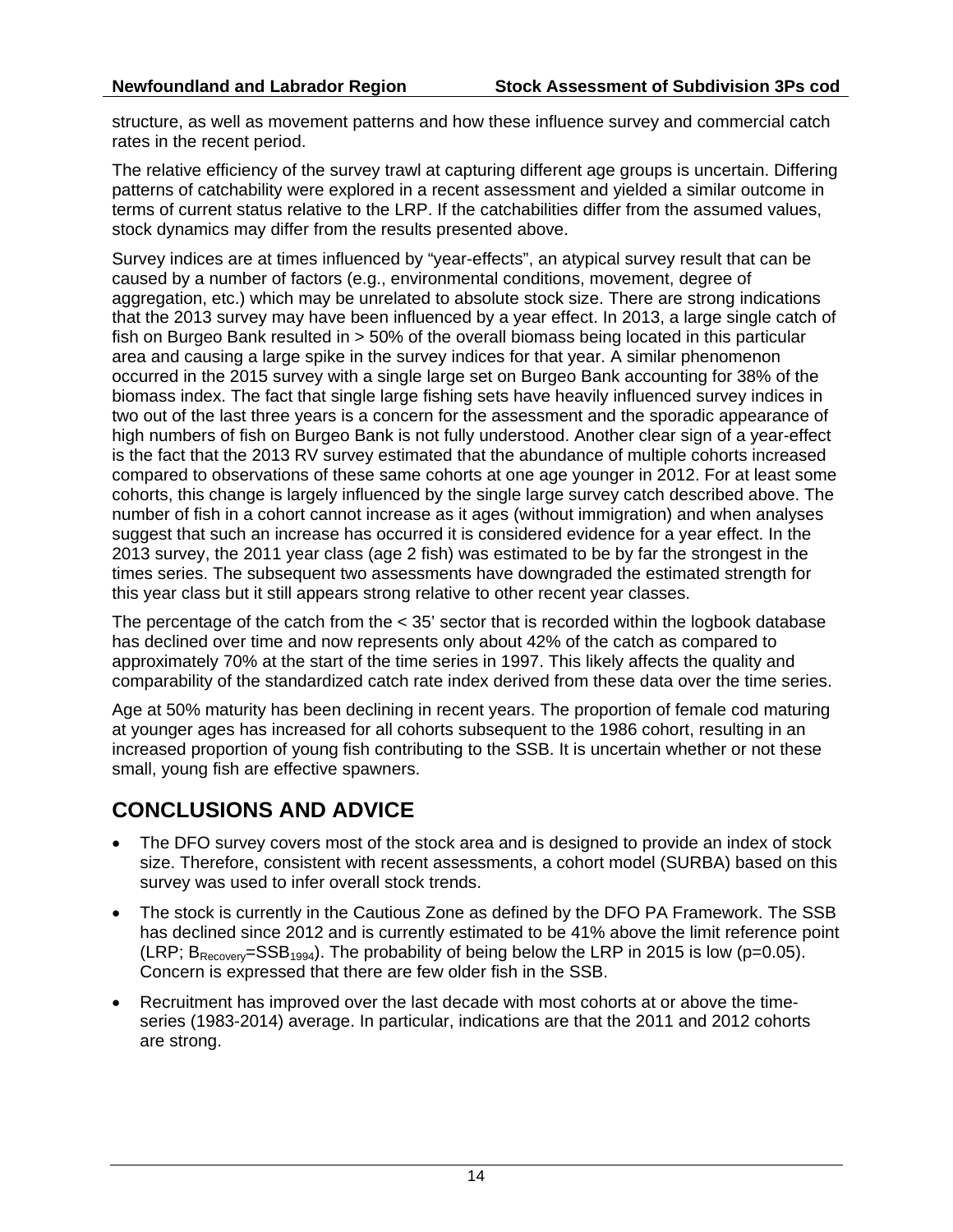- Estimated total mortality has generally been increasing since 1997 to near the time-series maximum. Over 2012-14, it averaged 0.65 (48% annual mortality), which is high especially considering that reported landings have been about half of the TACs over this time period.
- Projection of the stock to 2016 was conducted assuming mortality rates will be within  $\pm 20\%$ of current values (2012-14 average). Projected SSB increases in all cases (ranging from 23-46%) but remains within the Cautious Zone. These increases are driven by the relatively abundant 2011 year-class.
- Based on the Conservation Plan and Rebuilding Strategy adopted by Canada the calculated TAC for 2016/17 would be 13,043 t.
- Recent trends in mean size and weight-at-age, fish condition, and age-at-maturity are at or near their lowest observed levels, suggesting reduced productivity of this stock. This is consistent with broader ecosystem trends which also suggest decreased productivity.

# **OTHER CONSIDERATIONS**

# **Management Considerations**

The level of total removals is uncertain but less so in the post-moratorium period. In assessing stock status, it would be useful to better understand the accuracy of total removals. Accurate estimates of recreational fishery landings are also required.

Management should recognize that cod which overwinter in 3Ps are also exploited in adjacent stock areas (Division 3L and Subdivision 3Pn). Hence management actions in these stock areas should consider potential impacts on 3Ps cod. Consequences of area/time closures should be carefully considered as these may result in higher exploitation rates on the components of the stock that remain open to fishing. The fishery should be managed such that catches are not concentrated in ways that result in high exploitation rates on any stock components.

Management should be aware of within-year variations in the individual weight of cod. Greatest individual yield can be gained when fish are in peak condition, typically in late fall/early winter, while minimizing the total number of individuals removed from the stock.

When average fish size (age) in commercial catches is reduced through either depletion of older cohorts or recruitment of younger cohorts, the numbers of fish removed per ton of landed catch is increased.

A seasonal closure of the entire 3Ps stock area (typically March to mid-May) occurs annually and is intended to minimize fishing on spawning aggregations. Some harvesters have suggested that the time of spawning has been delayed in recent years and that the timing of the closure may no longer be appropriate. Fishing was permitted in March 2014 and 2015 to provide those harvesters with increased flexibility in accessing the resource. In 2015, fish collected from the Halibut Channel area (Southern 3Ps) by industry in March and from the DFO multispecies survey in April-May were examined in detail in order to evaluate cod reproductive status during the typical spawning closure time. Samples collected by industry suggested that fish in this region did not spawn in March in 2015 but some individuals were late in the development process and likely near the start of spawning. Data and biological samples from the 2015 DFO Survey (April/May) suggested spawning began sometime in April/early May. Modelling of the day at which 50% of female fish in the survey data were spent (D50) demonstrated annual variability in spawning time but no trend toward later spawning in recent years. It is important to note that these results apply to a specific area in a specific year and that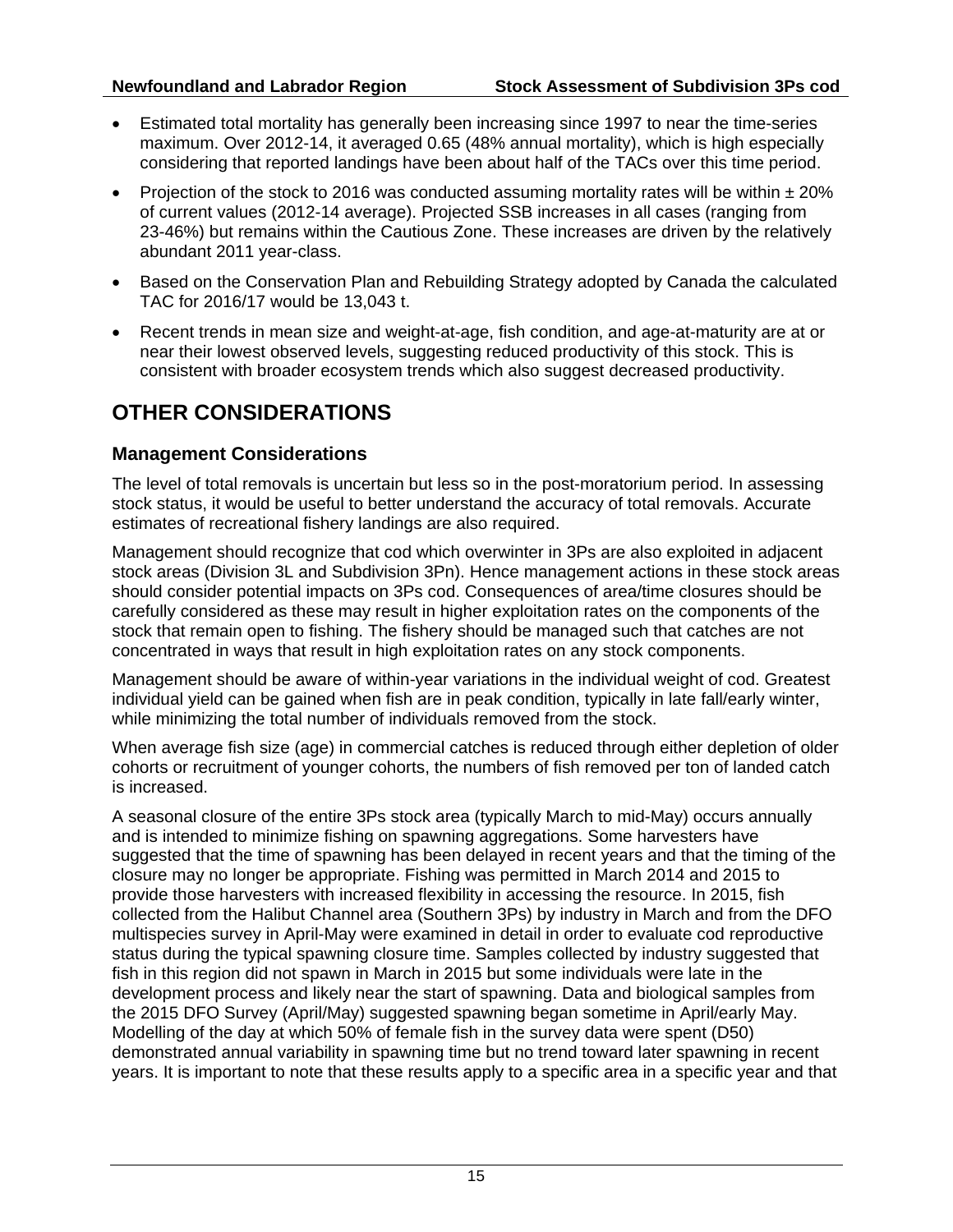decisions regarding spawning closure times should consider the potential for spatial and interannual differences in spawning time.

# **Temperature and Physical Oceanography**

Oceanographic information collected during the spring DFO RV surveys indicated that nearbottom temperatures throughout NAFO Subdivision 3Ps have been warming during the past two and a half decades, reaching two standard deviations above normal in 2011 and 2012 but decreasing to one standard deviation above normal in 2013-15. A further decrease to nearnormal values was observed in waters depths <100 m on St. Pierre Bank in 2014-15. Survey catches of cod are generally lower in years where relatively large incursions of cold/fresh water from the eastern NL shelf dominate, indicating an apparent effect on cod distributions and their availability to the RV surveys. Furthermore, significant positive correlations were found between survey abundance and bottom temperatures in areas with water depths <100 m, mainly St. Pierre and Green Banks.

# **Ecosystem Considerations**

NAFO Subdivision 3Ps can be characterized as an ecosystem production unit, but one that is heavily influenced by neighboring ecosystems (Grand Bank, Gulf of St. Lawrence, Scotian Shelf). This system has experienced an overall significant warming trend since the mid-1990s, although there is important variability around that trend.

The 3Ps fish community declined during the mid-1980s, and early-1990s; this decline was also accompanied by a decrease in average fish size. Since the mid-1990s, the overall fish biomass has remained relatively stable, but abundance showed a clear increase until 2013, and declined afterwards. These changes in overall abundance have been driven by planktivorous (planktoneating) fishes, mostly sandlance and, to a much lesser extent, herring.

Underneath the overall stability in fish biomass since the mid-1990s, changes had occurred in average fish size and the composition of fish functional groups. After the decrease observed in the late-1980s, and early 1990s, average fish size remained relatively stable until the mid-2000s, when it experienced a further reduction, and it has remained at that lower level since.

In terms of composition of fish functional groups, Atlantic cod is an important and dominant species among piscivorous (fish-eating) fishes in 3Ps. However, since the late 2000s and early 2010s, its dominance level has lessened, and other species (mostly silver hake *Merluccius bilinearis*) increased their share of the overall piscivorous fish biomass (Fig. 10). Other species within this functional group that have experienced declines in biomass include the black and spiny dogfishes. Increases of "warmer-water" species like silver hake may be linked to the warming trend in this ecosystem. In addition to the changes within fish functional groups, the trends of some functional groups also show correlated patterns of increases and decreases between 1996 and 2015, which hints at the interconnectedness among ecosystem components within the region.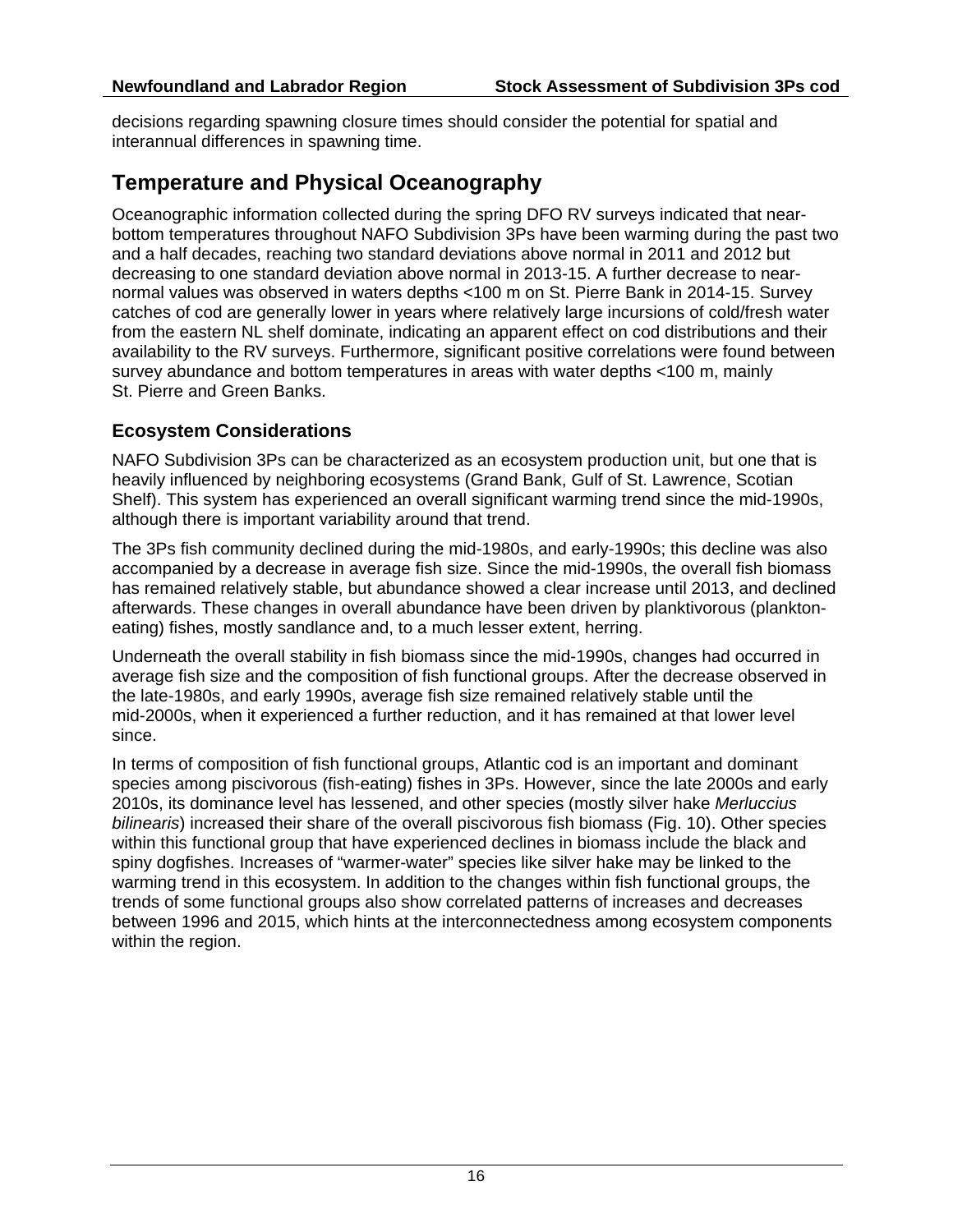

*Figure 10: RV biomass from DFO 3Ps Spring survey for Piscivores functional group during the Campelen period. Note the increased dominance of silver hake during 2010-2015.*

The limited available diet data suggest that cod has a highly variable diet in 3Ps. Redfish was important in 1993-95, with forage fishes (capelin and sandlance) appearing in 1996 and capelin becoming dominant in 1997. In 2013-15 cod diet has been dominated by sandlance and snow crab (Fig. 11), where consumption of sandlance is associated with smaller individuals, while snow crab tends to be consumed by larger cod. Heavy predation on snow crab has not been observed for other predators (e.g., American plaice, turbot, yellowtail flounder) in the region, nor by cod or other predators in the neighbouring NAFO Division 3O. In recent years, cod diet appears to be increasingly dominated by invertebrates.



*Figure 11: Diet composition of Atlantic Cod in NAFO Subdivision 3Ps (% by mass) from stomach contents collected during DFO 3Ps Spring surveys.*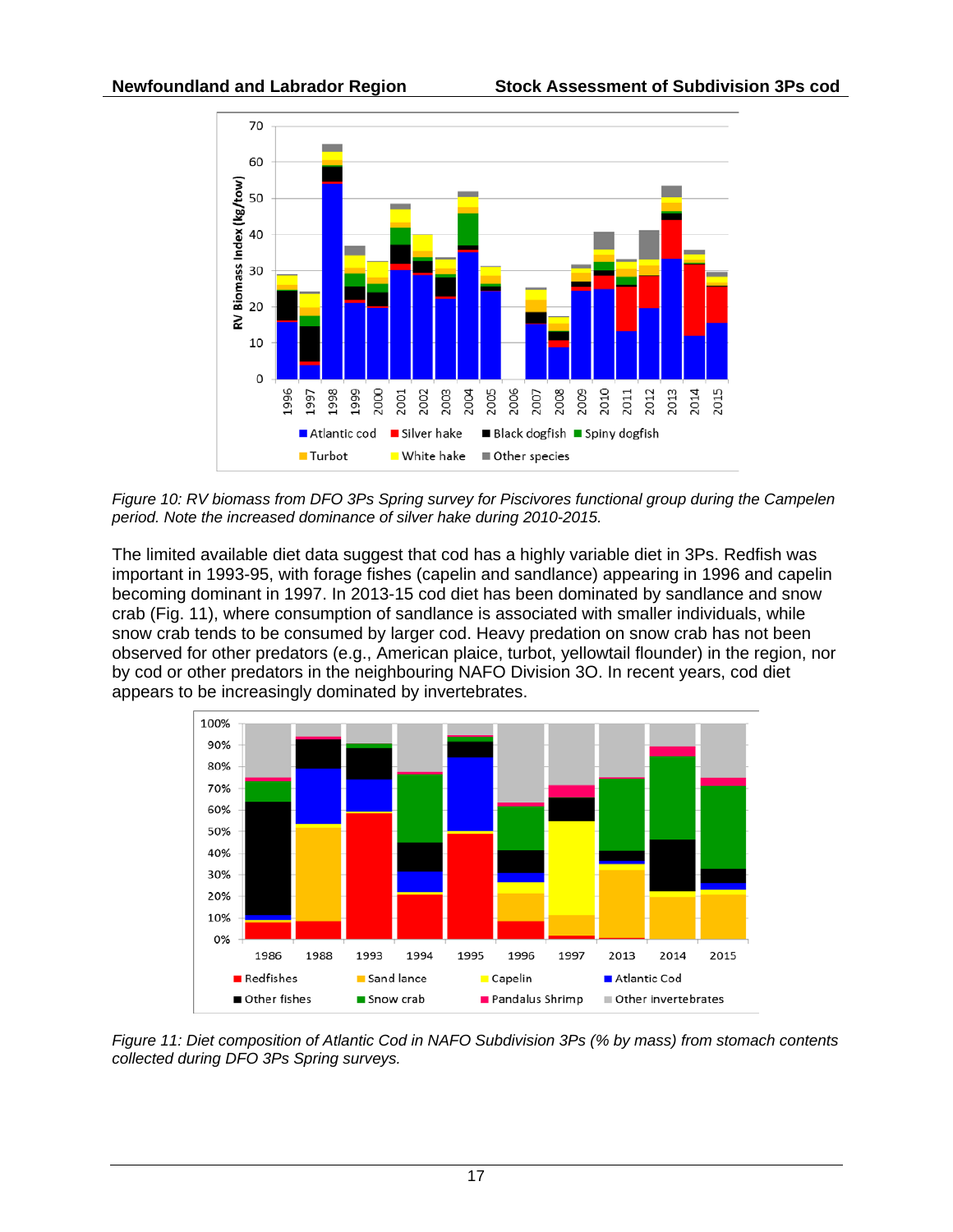Analyses of meal size and frequency of empty stomachs in 3Ps cod indicate that current meal sizes are of similar (or larger) magnitude than the ones observed during the earlier 1980s, and larger than the ones in the mid-1990s. Conversely, current frequency of empty stomachs is much lower than the ones observed in the mid-1990s. Comparisons between cod meal sizes in 3Ps and 3LNO show that median values in 3Ps are consistently lower than those from 3LNO. These analyses suggest that availability of food may have been a factor in the early 1990s decline, while current status appears to be more likely related to food quality (snow crab is a low quality food, and as a broad generalization, invertebrates tend to be of lesser quality than fishes), although availability of higher quality food may also be at play.

The observed warming of this system, together with recent increases of "warmer-water" species like silver hake and sandlance, the correlated trends among functional groups, and the consistent reductions in average fish size among functional groups, are evidence that the structure of this ecosystem is changing. Although the full impacts of these changes on cod are still unknown, they seem to imply reduced cod productivity. Until the extent and magnitude of these changes can be better understood, it would be strongly advisable to consider higher than usual risk-aversion in the management of 3Ps fish stocks.

# **Stakeholders Perspective**

Inshore fish harvesters attending the assessment meeting reported smaller fish in 2014 and were concerned by the absence of large fish both in the commercial fishery and in the RV data. Approximately 45% of the TAC was not caught in 2014. Consequently, fish harvesters were concerned that taking the full TAC would negatively impact the stock. The abundance of grey seals in Fortune Bay and in areas to the west appears to be high and harvesters were concerned about the potential for higher mortality and lower quality associated with seal abundance.

Canadian fixed-gear fish harvesters' perspectives on the 2014 fishery were compiled based on the results of the telephone survey conducted by the Fish, Food and Allied Workers Union (FFAW). Most fish harvesters surveyed reported that the 2014 abundance was similar to 2013 or was more abundant than in 2013. Catch rates were reported as better than average compared to historically. All harvesters fishing St. Pierre Bank reported cod were in good condition and larger fish were reported from the Bank. The abundance of baitfish (herring, capelin, squid and mackerel) was reported as at a low level and decreasing throughout 3Ps. The exception was sandlance abundance on St. Pierre Bank, which harvesters reported as having good abundance and increasing.

# **SOURCES OF INFORMATION**

This Science Advisory Report is from the October 20-22, 2015 3Ps Cod Stock Assessment. Additional publications from this meeting will be posted on the [Fisheries and Oceans Canada](http://www.isdm-gdsi.gc.ca/csas-sccs/applications/events-evenements/index-eng.asp)  [\(DFO\) Science Advisory Schedule](http://www.isdm-gdsi.gc.ca/csas-sccs/applications/events-evenements/index-eng.asp) as they become available.

- Cadigan, N. 2010. Trends in Northwest Atlantic Fisheries Organization (NAFO) Subdivision 3Ps Cod (*Gadus morhua*) stock size based on a separable total mortality model and the Fisheries and Oceans Canada Research Vessel survey index. DFO Can. Sci. Advis. Sec. Res. Doc. 2010/015. iv + 43 p.
- DFO. 2009. Stock Assessment of Subdivision 3Ps cod. October 2009. DFO Can. Sci. Advis. Sec. Sci. Advis. Rep. 2009/063.